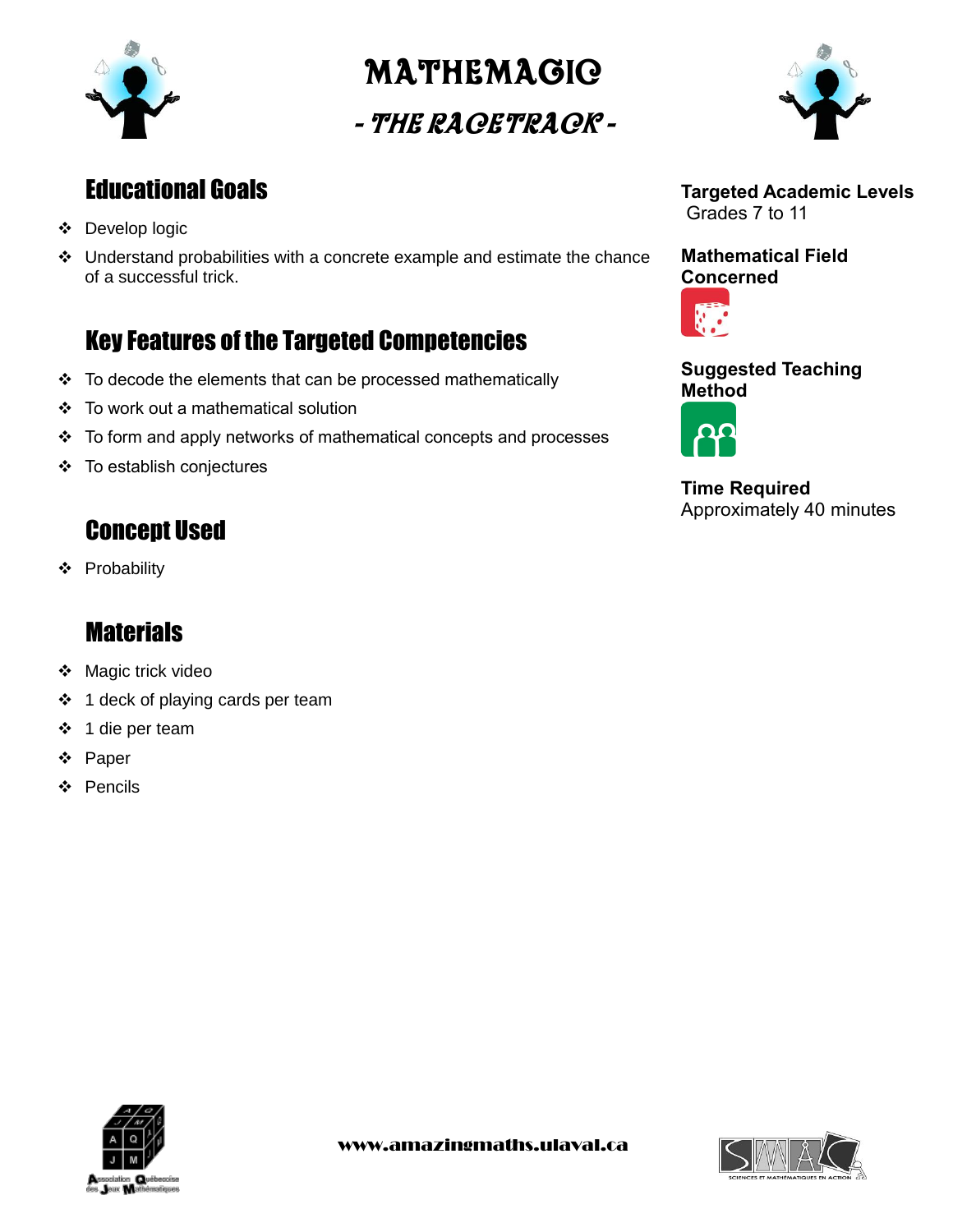

Suggested Process



#### **Step 1: Introduction** (5 minutes)

Play the magic trick video once [\(www.amazingmaths.ulaval.ca\)](http://www.amazingmaths.ulaval.ca/).

If you prefer to do the magic trick instead of playing the video, refer to *The Racetrack'*s Explanation Sheet available online.

#### **Step 2: Finding out how the trick works (**20 minutes)

Place the students in teams of 6.

Here is a suggestion to let the students find out how the trick works:

Each team must create a racetrack with the 24 cards. Afterwards, explain that they will have to find a way to try all the possibilities of the route that the spectator can take.

You may give them the following hints:

- $\triangleright$  Which accessory should the spectator use to determine the card on which he should start?
- $\triangleright$  How many faces does this accessory have?
- $\triangleright$  What are the possibilities of starting points?

As there are six possible staring points, each person can try a different possibility and observe on which card, after the finish line, each person finishes.

Once each of the possibilities is completed, you can ask the following questions:

- $\triangleright$  What do you notice about the final card on which you all landed on?
- $\triangleright$  How do you think the magician managed to find the spectator's final card?

Once they understand that in any case we arrive on the same final card you can question them on the reason of this fact.

Where did the routes intersect? Suggest observing each route to understand how the trick works.

Inform the students that the magician is looking at the first card and making the route in his head while the spectator positions the cards to maximize his chances of meeting.

#### **Step 4: Estimate the probability of the trick's success** (20 minutes)

Play the end of the video again during the final question:



Does this trick work every time?